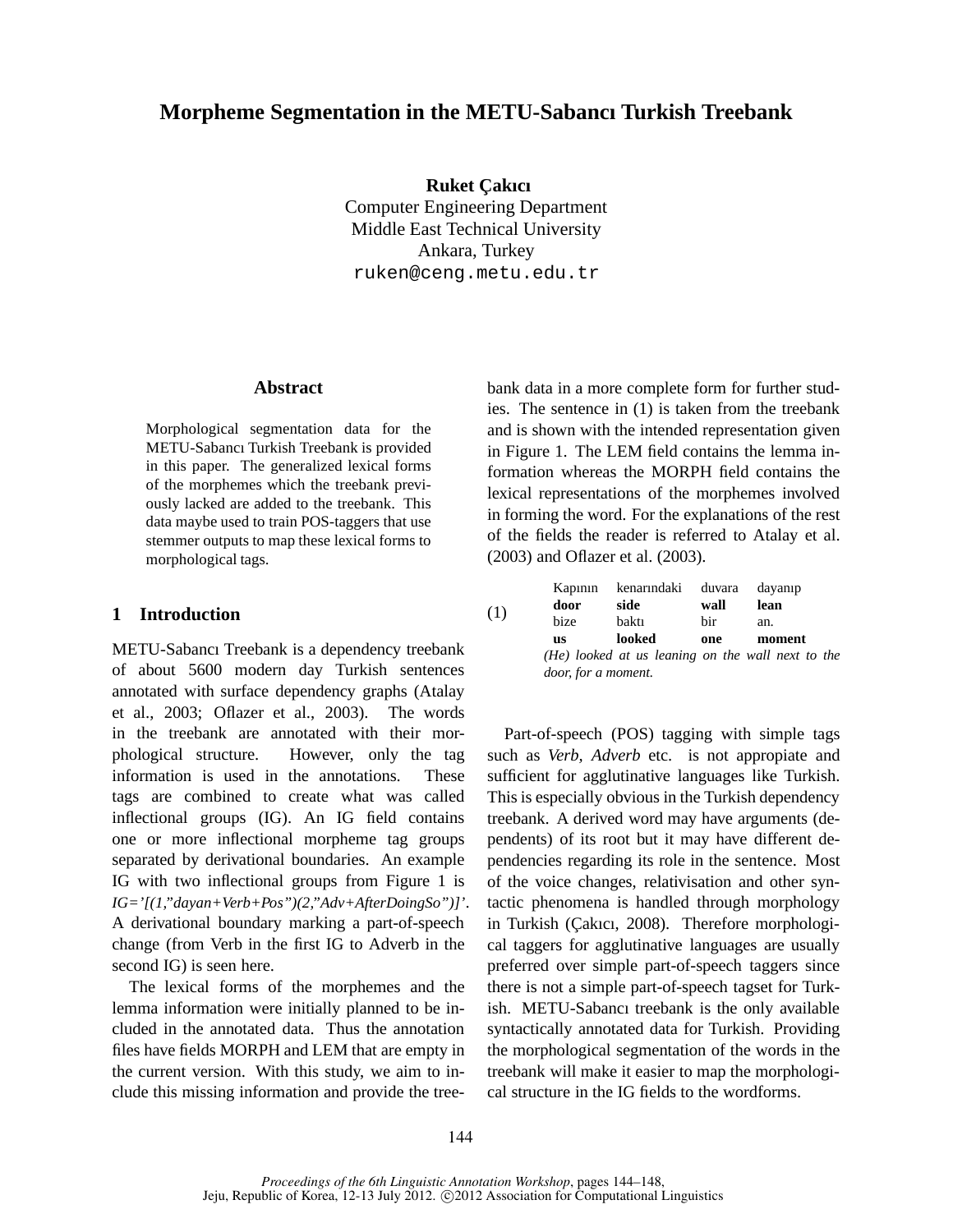| $<$ S No="3">                                                                                                                                                   |
|-----------------------------------------------------------------------------------------------------------------------------------------------------------------|
| $\langle WIX="1"LEM="kap1" MORPH="kap1+nHn" IG='[(1,"kap1+Noun+A3se+Pnon+Gen")]' REL="[2,1,(POSSESSOR)]" > Kapının \langle W \rangle$                           |
| $\langle WIX="2"LEM="kenaar" MORPH="kenar+nHn+DA+ki"IG='[(1,"kenar+Noun+A3sg+P3sg+Loc")(2,"Adj+Rel")]$ 'REL="[3,1,(MODIFIER)]"> kenarındaki $\langle W \rangle$ |
| <wix="3" ig='[(1,"duvar+Noun+A3sg+Pnon+Dat")]' lem="duvar" morph="duvar+yA" rel="[4,1,(OBJECT)]">duvara </wix="3">                                              |
| $\langle WIX = "4"LEM = "dayanmak" MORPH = "dayan + Hp"IG = [(1,"dayan +Verb + Pos")](2,"Adv + AfterDoingSo")]'REL = "[6,1,(MODIFIER)]" > dayanipW$             |
| $\langle WIX=$ "5" LEM="bize" MORPH="biz+yA" IG='[(1,"biz+Pron+PersP +A1pl+Pnon+Dat")]' REL="[6,1,(OBJECT)]"> bize $\langle W \rangle$                          |
| $\langle WIX="6"$ LEM="bakmak" MORPH="bak+DH" IG='[(1,"bak+Verb+Pos +Past+A3sg")]' REL="[9,1,(SENTENCE)]">bakti $\langle W \rangle$                             |
| $\langle W\right]$ IX="7" LEM="bir" MORPH="bir" IG='[(1,"bir+Det")]' REL="[8,1,(DETERMINER)]"> bir $\langle W \rangle$                                          |
| $\langle WIX="8"$ LEM="an" MORPH="an" IG='[(1,"an+Noun+A3sg+Pnon+Nom")]' REL="[6,1,(MODIFIER)]"> an $\langle W \rangle$                                         |
| $\langle W X=$ "9" LEM="." MORPH="." IG='[(1,".+Punc")]' REL="[,()]">. $\langle W \rangle$                                                                      |
| $\langle$ /S $>$                                                                                                                                                |

#### Figure 1: The encoding of the sentence in (1) in the dependency treebank

The segmentation data provided here is universal unlike the tag mapping in IGs, thus it may also be applied to morphological information decodings in alternative formats which may prove more useful for parsing Turkish dependency treebank sentences with structures other than the one in use at the moment.

The example in (2) shows a not-so-complicated Turkish word from the treebank *düşünmediklerim* – *the ones that I did not think of*. The lexical segmentation of this word is as shown in (2b), and the corresponding morpheme functions are shown with the tags in (2c). Here, *Neg* represents the negative morpheme for verbs, *Rel* represents the nominalization morpheme that is also used for relative clause formation in Turkish (PastPart in d) and *Agr1sg* is used for aggreement (Poss1sg in d). (2d) shows the IG field for this word in the treebank.

- $(2)$  a). düsünmediklerim
	- b). düşün+me+dik+ler+im
	- c). think+Neg+Rel+Plural+Agr1sg
	- d).  $(1, "düşün+Verb+Neg")$

(2,"Noun+PastPart+Plu+Poss1sg+Nom")

The MORPH information to be added in the case of (2) will be *düşün+mA+dHk+lAr+Hm*. Generalization is aimed when adding this information to the treebank. Therefore we will not use the surface realizations or allomorphs as in (2b) but the lexical forms of the morphemes instead. The meaning of the capital letters in these lexical forms are given in Section 2.

There are approximately 60000 words in the treebank. Reliable POS tagging requires morphological analysis and disambiguation of the words used. However, a full part of speech tagger that assigns morphological structures like the ones adopted in the treebank is not currently available freely. The reason for that partly is the fact that the tag information in the treebank is too long and this causes sparse data problems when training classifiers with the full tag sequences as in (2d). The morphological tags include all kinds of derivational and inflectional morphemes. Moreover, they include some tags that do not correspond to any surface form such as the *Nom* tag in (2d). We believe morphological segmentation information included will make training and developing POS taggers for the Turkish treebank possible by providing the mapping between the lexical/surface morphemes/allomorphs to the tags or tag groups in the treebank data.

In the next section the lexical forms of the morphemes are described and are related to the data in the treebank. In Section 3 a brief history of part-ofspeech tagging in Turkish is covered. The annotation method is then described in Section 4 and conclusion and future work section follows.

# **2 The Morpheme Set and the Mapping**

Oflazer et al. (1994) give a list of all the morphemes in Turkish morpheme dictionary. These contain some compositional derivational morphemes as well. What we mean by that is that the derivation is productive and the semantics of it can be guessed with compositional semantics principles. Moreover, most morphosyntactic phenomena such as relativization and voice changes are marked on the verb as derivational morphology in the Turkish treebank.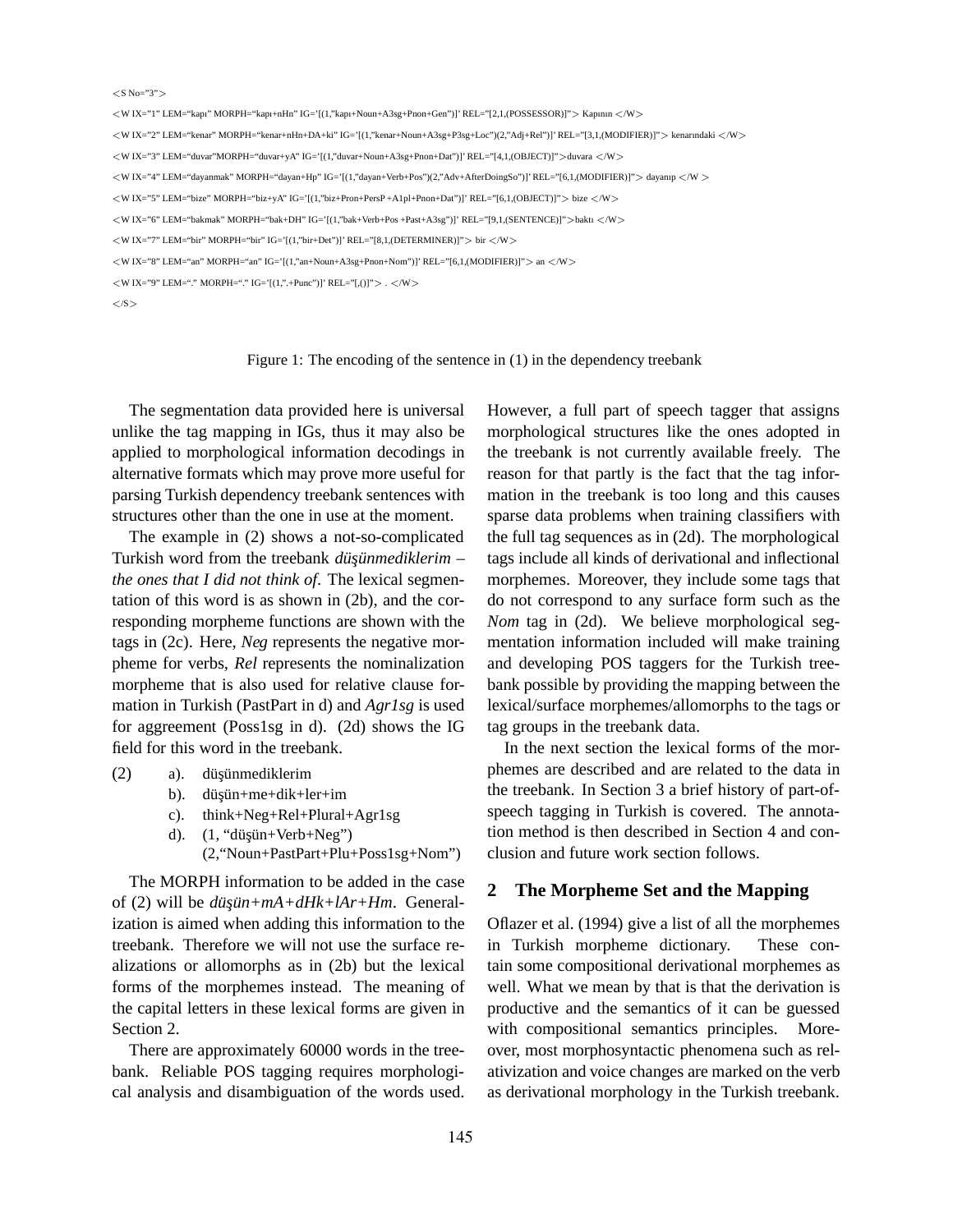| Case       | $+DA$ , $+nHn$ , $+yA$ , $+DAn$ , $yH$ , $yIA$ , $+nA$ , $+nH$ , $+ndA$ , $+ndAn$           |  |  |
|------------|---------------------------------------------------------------------------------------------|--|--|
| Agreement  | $+1Ar, +sH, +m, +n, +1ArH, +mHz, +nHz$                                                      |  |  |
| Person     | $+sHnHz$ , $+yHm$ , $+sHn$ , $+yHz$ , $+sHnHz$ , $+1Ar$ , $0$ , $+m$ , $+n$ , $+k$ , $+nHz$ |  |  |
|            | $+z$ , +zsHn, +zsHnHz, +zlAr                                                                |  |  |
| Voice      | $+H_{S_2}$ , +n, +Hl, +DHr, +t, +Hr,                                                        |  |  |
| Possessive | $+$ sH, $+$ lArH, $+$ Hm, $+$ Hn, $+$ HmHz, $+$ HnHz                                        |  |  |
| Derivation | $+cA$ , $+IHK$ , $+cH$ , $+cHk$ , $+IAs$ , $+IA$ , $+IAn$ , $+IH$ , $+sHz$ , $+cAsHnA$ ,    |  |  |
|            | +yken, +yArAk, +yAdur, +yHver, +Akal, +yHver, +yAgel,                                       |  |  |
|            | +yAgör, +yAbil+, yAyaz, +yAkoy, +yHp, +yAlH, +DHkçA,                                        |  |  |
|            | +yHncA, +yHcH, +mAksHzHn, +mAdAn, +yHş, +mAzlHk                                             |  |  |
| Rel/Nom    | $+ki, +yAn, +AsH, +mAz, +dHk, +AcAK, +mA, +mAk$                                             |  |  |
| Tense      | $+ydH$ , $+ysA$ , $+DH$ , $+ymH$ s, $+yAcAk$ , $+yor$ , $+mAktA$ , $+Hr$                    |  |  |
| Negative   | $+mA$ , $+yAmA$                                                                             |  |  |
| Mood       | $+yA$ , +sA, +mAlH, 0(imperative)                                                           |  |  |

Table 1: Morpheme list

The list of morphemes in Oflazer et al. (1994) is given in Table 1. The capital letters in the lexical forms of these morphemes represent generalization over allomorphs of the morpheme.  $H$  in the morpheme representations designates a high vowel (*i,ı, ,*  $*u*$ *) whereas <i>D* can be instantiated as one of *,*  $*t*$  *and A* as one of *a,e*. These abstactions are necessary for representing the allomorphs of these morphemes in the lexical forms in a compact manner. The surface representations for the morphemes conform to certain voice changes such as vowel harmony present in Turkish and these capital letters are instantiated as one of the surface letters they represent.

Some morphemes in the list are shown as 0 such as the 3rd person singular. This means that these morphemes are not realized in the surface form. Moreover, some morphemes are ambiguous in the surface form and, furthermore, in grammatical functions such as *+AcAk*, the future tense morpheme and *+AcAk* , the relativization morpheme. Another example to this is  $+IAr$ , the plural marker of nominal morphology and the third person plural marker in verbal morphology. Agreement class contains the plural marker  $+IAr$  and also the agreement morphemes attached to nominalizations and relativization. We have separated these in this list because of their functional/grammatical differences with the possessive markers on nouns although they have the same lexical and surface forms.

In this study, we use the two modes of the Turk-

ish morphological analyser built for the Turkish dependency treebank (Atalay et al., 2003) using Xerox Research Centre Finite State Toolkit (Karttunen and Beesley, 2003). The *lexmorph* mode creates morphological tag analyses similar to IGs used in the treebank and the *lexical* mode creates the generalized lexical forms consisting of the morphemes in Table 1.

| $\overline{Alpl}$ | <b>NotState</b>  | Alsg                | Noun              |
|-------------------|------------------|---------------------|-------------------|
| A <sub>2</sub> pl | Num              | A2sg                | Opt               |
| A3pl              | Ord              | A3sg                | P <sub>1p</sub> l |
| Abl               | P <sub>1sg</sub> | Able                | P <sub>2pl</sub>  |
| Acc               | P2sg             | Acquire             | P <sub>3pl</sub>  |
| Adj               | P3sg             | Adv                 | Pass              |
| Agt               | Past             | AfterDoingSo        | PastPart          |
| $A$ or            | PCAbl            | As                  | PCAcc             |
| AsIf              | <b>PCDat</b>     | <b>Become</b>       | PCGen             |
| <b>ByDoingSo</b>  | <b>PCIns</b>     | Card                | <b>PCNom</b>      |
| Caus              | PersP            | Cond                | Pnon              |
| Conj              | Pos              | Cop                 | Postp             |
| Dat               | Pres             | Demons              | PresPart          |
| DemonsP           | Prog1            | Desr                | Prog <sub>2</sub> |
| Det               | Pron             | Distrib             | Prop              |
| Dup               | Punc             | Equ                 | Ques              |
| FitFor            | OuesP            | Fut                 | Range             |
| <b>FutPart</b>    | Real             | Gen                 | Recip             |
| Hastily           | Reflex           | Imp                 | ReflexP           |
| <b>InBetween</b>  | Rel              | Inf                 | Related           |
| Ins               | Since            | SinceDoingSo        | Interi            |
| JustI <i>ike</i>  | Stay             | Loc                 | Time              |
| Ly                | Verb             | Nar                 | When              |
| <b>Neces</b>      | While            | Neg                 | With              |
| Without           | <b>Ness</b>      | WithoutHavingDoneSo | Nom               |
| Zero              |                  |                     |                   |

Table 2: Morphological tags in the METU-Sabancı Turkish treebank data.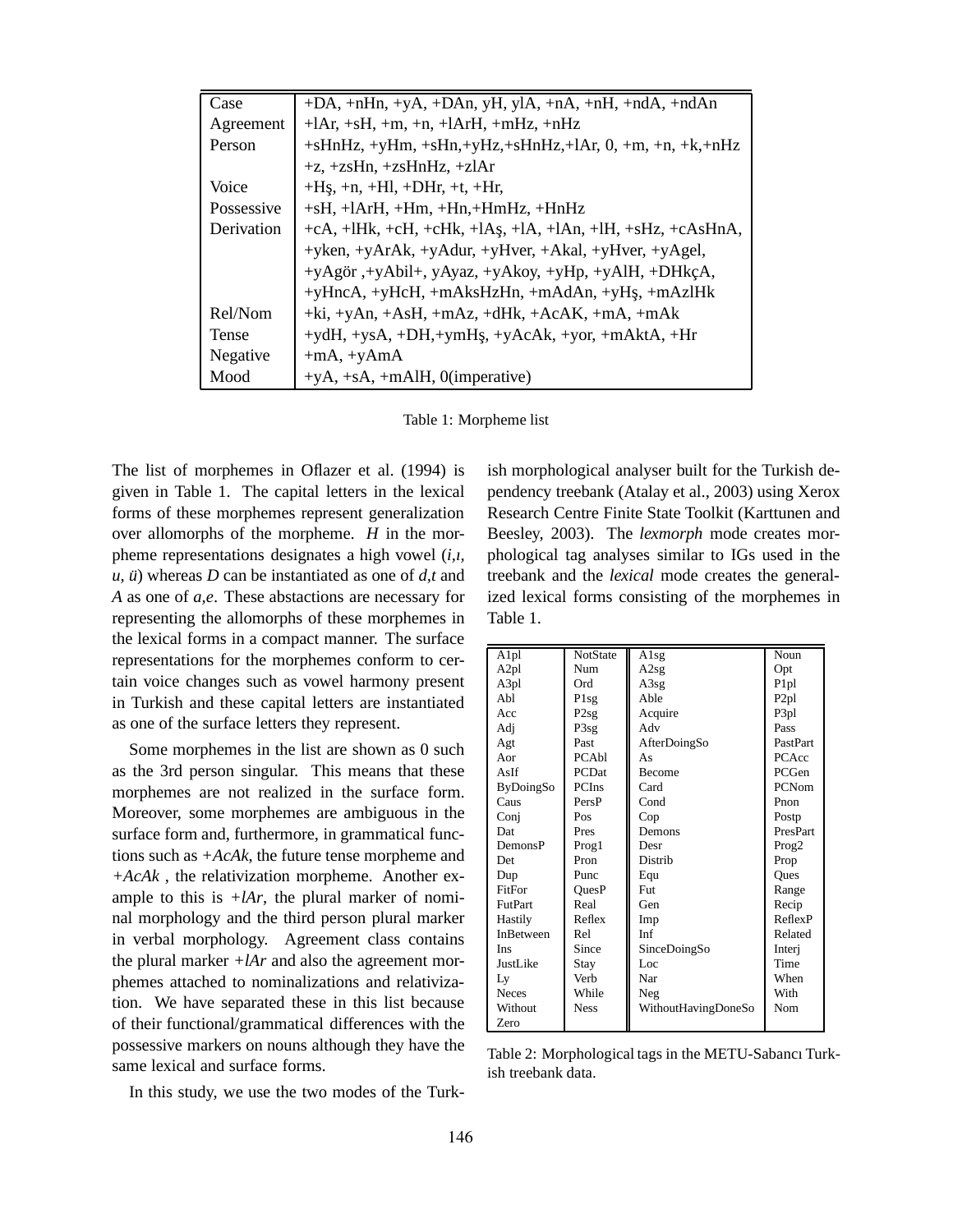#### **3 Morphological tagging of Turkish**

The first attempt in automatically recognizing Turkish morphology is a two-level system of finite state transducers. Oflazer (1994) implements the morphotactic rules of Turkish that are explained in Oflazer et al. (1994) by using PC-KIMMO which is a two level morphological analyser system developed by Antworth (1990). A Xerox FST implementation of this morphological analyser was also used for morphological analysis in METU-Sabancı Treebank (Atalay et al., 2003; Oflazer et al., 2003).

When the level of morphological ambiguity is considered in Turkish, morphological disambiguators that choose between different analyses are vital for practical NLP systems with a morphological processing component. Of lazer and Tür (1996) and Oflazer and Tür  $(1997)$  are two of the early disambiguators that use hybrid models of hand crafted rules and voting constraints modelling the context of the word to be tagged. A purely statistical model is created by Hakkani-Tür et al. (2002).

Yüret and Türe (2006) use decision trees and train a separate model for each of the morphological features/tags the morphological analyser creates. These features are the 126 morphological tags that Oflazer (1994)'s morphological analyser creates. They report a tagging result of 96% when a separate classifier is trained for each tag and 91% when decision lists are used to tag the data without the help of a morphological analyser. The training data was a semi-automatically disambiguated corpus of 1 million words and test data is a manually created set of 958 instances. Sak et al. (2011) reports 96.45 on the same dataset of 958 manually disambiguated tokens with the use of perceptron algorithm. They also provide a morphological analyser. However, none of these studies report results on METU-Sabancı Turkish treebank data.

#### **4 Method**

The annotation of the MORPH fields in the treebank are done by applying a matching algorithm for matching the lexical forms and the tag sequences. We run the morphological analyser in two different modes as described before. Then, among the parses with tags and the lexical form output of the morphological parser, we compare the morphological tag sequence and choose the lexical form that matches the morphological tag sequence in the corresponding analysis. A lexical form may be represented with different tag sequences but this is not important since we only take the matching lexical form. We assume the morphological tag sequences are gold-standart altough as Çakıcı (2008) notes the treebank may have annotation errors in morphological disambiguation as well. For instance the first word of the example sentence in Figure 1 has a different morphological analysis assigned to it in the original treebank annotation which is corrected here. The words that could not be parsed were annotated by hand. However, the data that is created automatically by the matching algorithm need to be checked for errors caused by IG errors possibly inherent in the treebank.

Lemma field in the treebank is annotated with the stems extracted from the IGs (morphological tag sequence) for the words except verbs. The lemma for verbs are created by attaching to the extracted stem the infinitive marker *-mek* or *-mak*. The choice of the allomorph is determined by the last vowel of the extracted stem because of the vowel harmony rule in Turkish.

# **5 Conclusion and Future Work**

In this study, we provide a treebank with complete morphological annotation. This information can be used to train systems for accurate and easier POS tagging. This can be done by various methods. One is to use a stemmer which is much more abundant in variety than morphological analysers and match the segmented data to the tags. This requires a lot less data and effort than training POS taggers that can assign the more complicated tags of the treebank directly. The use of lexical forms instead of different allomorphs or surface representation allows generalization and will prevent the sparse data problem when training these POS taggers to an extent.

None of the studies in Section 3 have reported on Turkish dependency treebank data. We aim to train automatic part of speech taggers using the segmentation data and the mapping of this segmentation to the tags in IGs using the new annotations introduced in this paper.